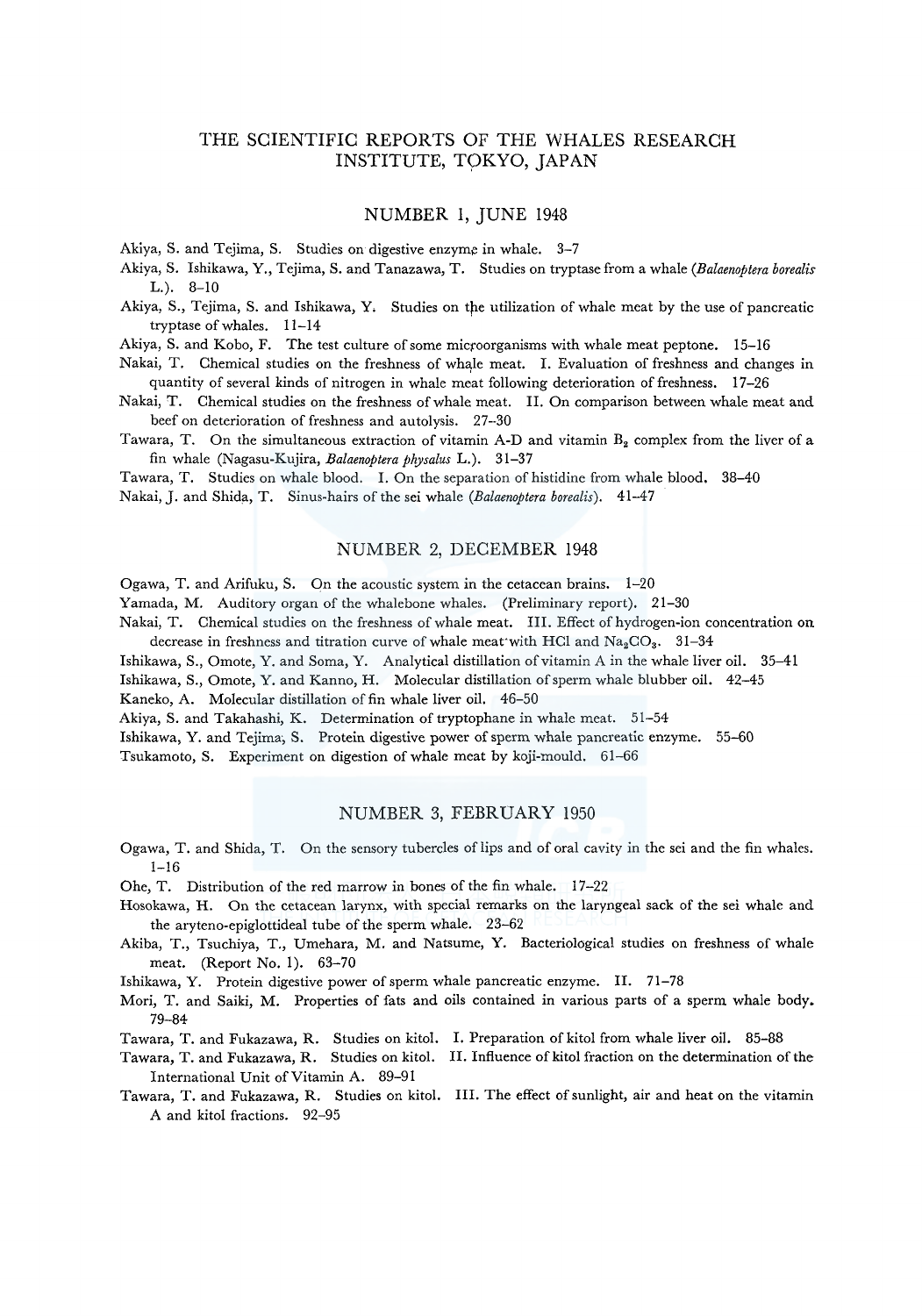Tawara, T. On the respiratory pigments of whale (Studies on whale blood II.). 96-101

Yoshida, M. Research on methionine in whale. 102-105

Mizue, K. Factory ship whaling around Bonin Islands in 1948. 106-118

Mizue, K. and Jimbo, H. Statistic study of foetuses of whales. 119-131

Nishiwaki, M. and Hayashi, K. Biological survey of fin and blue whales taken in the Antarctic season 1947-48 by the Japanese fleet. 132-190

### NUMBER 4, AUGUST 1950

Omura, H. On the body weight of sperm and sei whales located in the adjacent waters of Japan. 1-13

Omura, H. Diatom infection on blue and fin whales in the Antarctic whaling area V (the Ross Sea area). 14-26

Omura, H. Whales in the adjacent waters of Japan. 27-113

Nishiwaki, M. Determination of the age of Antarctic blue and fin whales by the colour changes in crystalline lens. 115-161

Nishiwaki, M. Age characteristics in baleen plates. 162-183

Nishiwaki, M. On the body weight of whales. 184-209

### NUMBER 5, JUNE 1951

Akiba, T., Umehara, M. and Natsume, Y. Bacteriological studies on freshness of whale meat. (Report No. II.). 1-4

Hosokawa, H. On the pelvic cartilages of the Balaenoptera-foetuses, with remarks on the specifical and sexual difference. 5-15

Ohe, T. Iconography on the abdominal cavity and viscera of the Balaenoptera, with special remarks upon the peritoneal coverings. 17-39

Akiya, S. and Hoshino, O. Isolation of histidine from whale blood using 3, 4-dichlorobenzene sulfonic acid. 41-47

Tawara, T. and Fukazawa, R. Studies on kitol. IV. Purification of kitol by chromatographie. 49-51

Ishikawa, S., Omote, Y. and Okuda, H. Substances related to vitamin A in the whale liver oil. 53-59

Ishikawa, S., Omote, Y., Kijima, M. and Okuda, H. Thermal decomposition of kitol. 61-69

Mizue, K. Grey whales in the east sea area of Korea. 71-79

Mizue, K. Food of whales (In the adjacent waters of Japan). 81-90

Nishiwaki, M. and Ohe, T. Biological investigation on blue whales *(Balaenoptera musculus)* and fin whales *(Balaenoptera physalus)* caught by the Japanese Antarctic whaling fleets. 91-167

### NUMBER 6, DECEMBER 1951

Hosokawa, H. On the extrinsic eye muscles of the whale, with special remarks upon the innervation and function of the musculus retractor bulbi. 1-33

Murata, T. Histological studies on the respiratory portions of the lungs of cetacea. 35-47

Kojima, T. On the brain of the sperm whale *(Physeter catodon* L.). 49-72

Mizue, K. and Murata, T. Biological investigation on the whales caught by the Japanese Antarctic whaling fleets season 1949-50. 73-131

Nishiwaki, M. On the periodic mark on the baleen plates as the sign of annual growth. 133-152

Nishiwaki, M. and Hibiya, T. On the sexual maturity of the sperm whales *(Physeter catodon)* found in the adjacent waters of Japan (I). 153-165

Nakai, T. Chemical studies on freshness of whale meat. IV. Some informations of *Archomobacter ubiquitum*  isolated from whale carcass. 167-176

Nakai, T. and Ono, H. The effects of electric shock and fatigue on post-mortem changes in muscle. 177- 185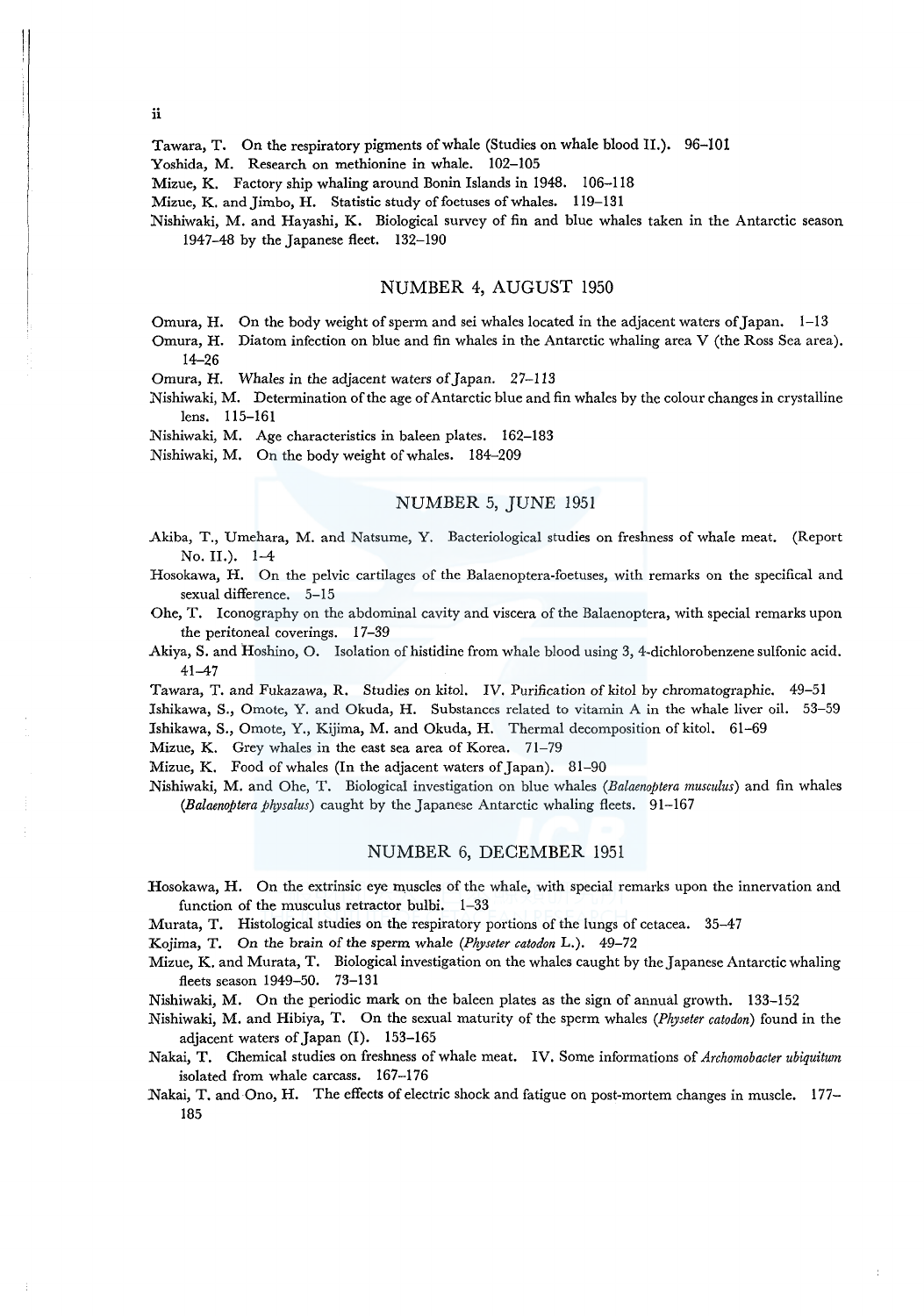- Omote, Y. Complete recovery of vitamin A from molecular distillation residue of whale-liver oil. 187- 191
- Omote, Y. Chemical structure of kitol (I). Double bonds and hydroxyl groups. 193-198
- Hirata. M. Experimental investigation on flatterned head harpoon. An attempt for restraining ricochet. 199-207

# "NUMBER 7, JULY 1952

- Ogawa, T. ,On the cardiac nerves of some cetacea, with special reference to those *ofBerardius bairdii* Stejneger. 1-22
- Akiya, S., Hoshino, 0. and Motohashi,' N. On an attempt to preserve whale meat freshness with 5-nitrofurfuriden aminoguanidine from decay. 23-30

Akiya, S. and Sawamura, R. Colorimetric determination of 5-nitro-2-furfuridene aminoguanidine. 31-36

- Tomiyama, S. and Takao, M. Studies on utilization of higher fatty alcohol from sperm whale oil. 37- 46
- Omote, Y. A rapid method for the separate determination of vitamin A and kitol in the whale-liver oil. 47-50

Arai, Y. and Sakai, S. Whale meat in nutrition. 51-67

- Yamaguchi, K. and Fujino, K. On the serological constitution of striped dolphin *(f'rodelphinus caeruleo-albus*  (Meyen)) (I). 69-77
- Nishimoto, S., Tozawa, M. and Kawakami, T. Food ofsei whales *(Balaenoptera borealis)* caught in the Bonin Island waters. 79-85
- Nishiwaki, M. On the age-determination of Mystacoceti, chiefly blue and fin whales. 87-119
- Nishiwaki, M. and Hibiya, T. On the sexual maturity of the sperm whales *(Physeter catodon)* found in the adjacent waters of Japan (II). 121-124
- Ohno, M. and Fujino, K. Biological investigation on the whales caught by the Japanese Antarctic whaling fleets, season 1950/51. 125-188

# NUMBER 8, JUNE 1953

Yamada, M. Contribution to the anatomy of the organ of hearing of whales. 1-79

Omura, H. Biological study on humpback whales in the Antarctic whaling areas IV and V. 81-102

Fujino, K. On the serological constitutions of the sei-, fin-, blue- and humpback-whales (I). 103-125

Ogawa, T. On the presence and disappearance of the hind limb in the cetacean embryos. 127-132

- Nishiwaki, M. and Yagi, T. On the age and the growth of teeth in a dolphin *(Prodelphinus caeruleo-albus).*  (I). 133-146
- Kakuwa, Z., Kawakami, T. and Iguchi, K. Biological investigation on the whales caught by the Japanese Antarctic whaling fleets in the 1951-52 season. 147-213

Nishiwaki, M. Hermaphroditism in a dolphin *(Prodelphinus caeruleo-albus).* 215-218

# NUMBER 9, JUNE 1954

- Akiya, S., Hoshino, 0. and Motohashi, N. Attempt to preserve freshness of whale meat with germicides. II. 1-10
- Ogawa, T. On the musculature of the sinus venosus and its continuation with the so-called conducting system of the whale's heart. 11-35

Yamada, M. Some remarks on the pygmy sperm whale, *Kogia.* 37-58

Yamada, M. An account of a rare porpoise, *Feresa* Gray from Japan. 59-88

Omura, H. and Fujino, K. Sei whales in the adjacent waters of Japan. II. Further studies on the external characters. 89-103

Fujino, K. On the serological constitution of the sperm- and baird's beaked-whales (I) Bldod groups of the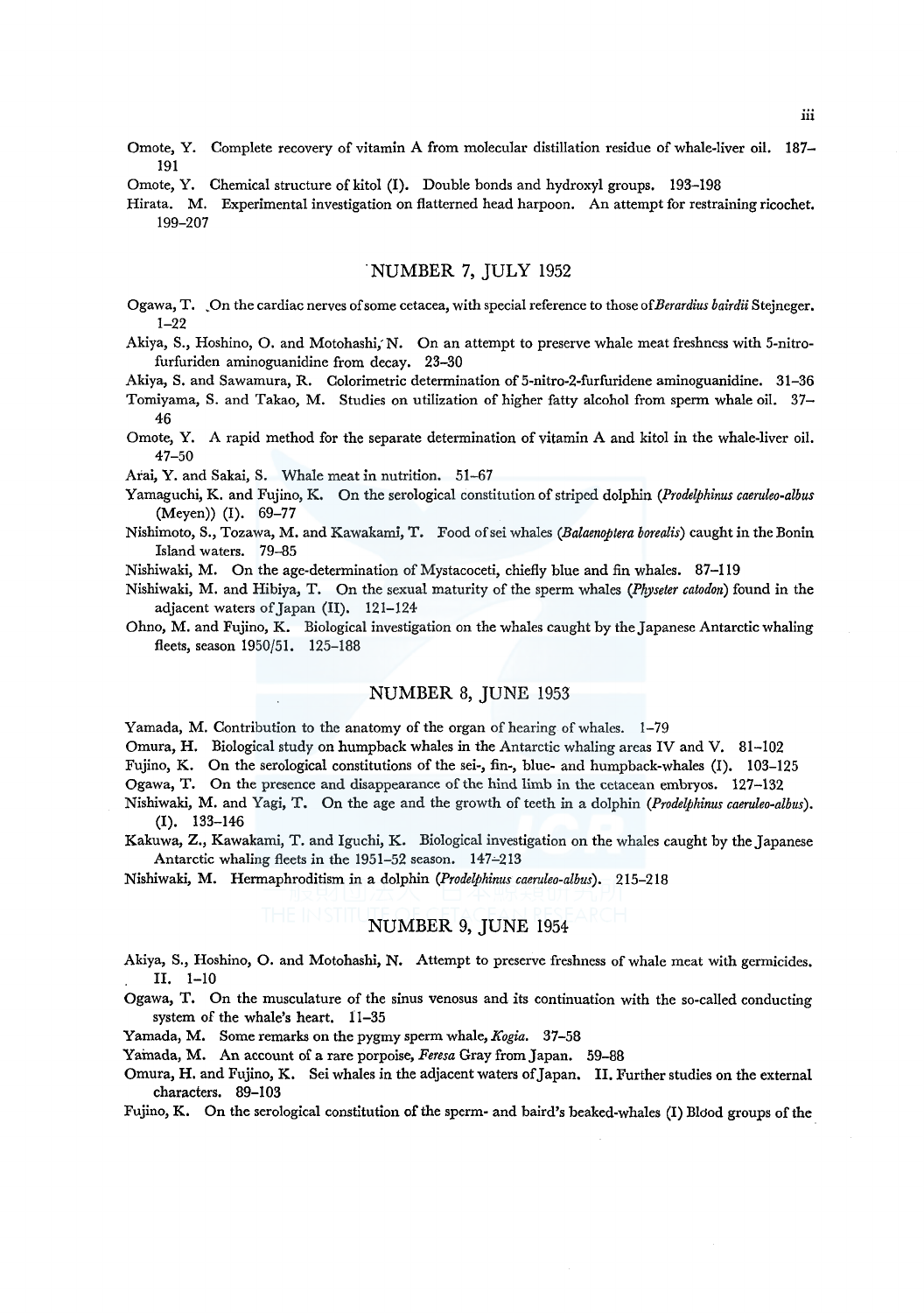*iv* 

sperm- and baird's beaked-whales. 105-120

- Fujino, K. On the body proportions of the fin whales *(Balaenoptera physalus* (L) caught in the northern Pacific Ocean (I) (Preliminary report). 121-163
- Nishiwaki, M., Hibiya, T. and Kimura, S. On the sexual maturity of the sei whale of the Bonin waters. 165-177

Uda, M. Studies of the relation between the whaling grounds and the hydrographical conditions (I). 179- 187

#### NUMBER 10, JUNE 1955

Hosokawa, H. Cross-section of a 12 mm dolphin embryo. 1-68

Nemoto, T. White scars on whales (I) Lamprey marks. 69-77

Omura, H. and Nemoto, T. Sei whales in the adjacent waters of Japan. III. Relation between movement and water temperature of the sea. 79-87

Omura, H., Fujino, K. and Kimura, S. Beaked whale Berardius bairdi of Japan, with notes of *Ziphius cavirostris*. 89-132

Fujino, K. On the body weight of the sei whales located in the adjacent waters of Japan (II). 133-141 Nishiwaki, M. On the sexual maturity of the Antarctic male sperm whale *(Physeter catodon* L.). 143-149 Ohta, K. et al. Composition of fin whale milk. 151-167

### NUMBER 11, JUNE 1956

Omura, H. and Sakiura, H. Studies on the little piked whale from. the coast of Japan. 1-37

Nishiwaki, M., Hibiya; T. and Kimura, S. On the sexual maturity of the sperm whale *(Physeter catodon)*  found in the North Pacific. 39-46

Fujino, K. On the body proportions of the sperm whales *(Physeter catodon).* 47-83

Fujino, K. On the serological constitution of the fin whales II. Further studies on blood groups. 85- 98

Nemoto, T. On the diatoms of the skin film of whales in the northern Pacific. 99-132

Hoshina, T. and Sugiura, Y. On a skin disease· and a nematode parasite of a dolphin, *Tursiops truncatus*  (Montagu, 1821). 133-138

Iwai, E. Descriptions on unidentified species of dibranchiate cephalopods. I. An oegopsiden squid belonging to the genus *Architeuthis*. 139-151

Iwai, E. Descriptions on unidentified species of dibranchiate cephalopods. II. A cranchiidae squid- of the genus *Taonius.* 153-161

Uda, M. and Nasu, K. Studies of the whaling grounds in the northern sea-region of the Pacific Ocean in relation to the meteorological and oceanographic conditions. (Part I). 163-179

Kimura, S. and Nemoto, T. Note on a minke whale kept alive in aquarium. 181-189

Ishikawa, Y. A characteristic property of whale oils concerning the absorption of gases. I. On the absorption of carbon dioxide by whale oils. 191-213

### NUMBER 12, JUNE 1957

Omura, H. Osteological study of the little piked whale from the coast of Japan. 1-21

Nishiwaki, M. Age characteristics of ear plugs of whales. 23-32

Nemoto, T. Foods of baleen whales in the northern Pacific. 33-89

Nasu, K. Oceanographic conditions of the whaling grounds in the waters adjacent to Aleutian Islands and the Bering Sea in summer of 1955. 91-101

Kimura, S. The twinning in southern fin whales. 103-125

Ichihara, T. An application of linear discriminant function to external measurements of fin whale. 127- 189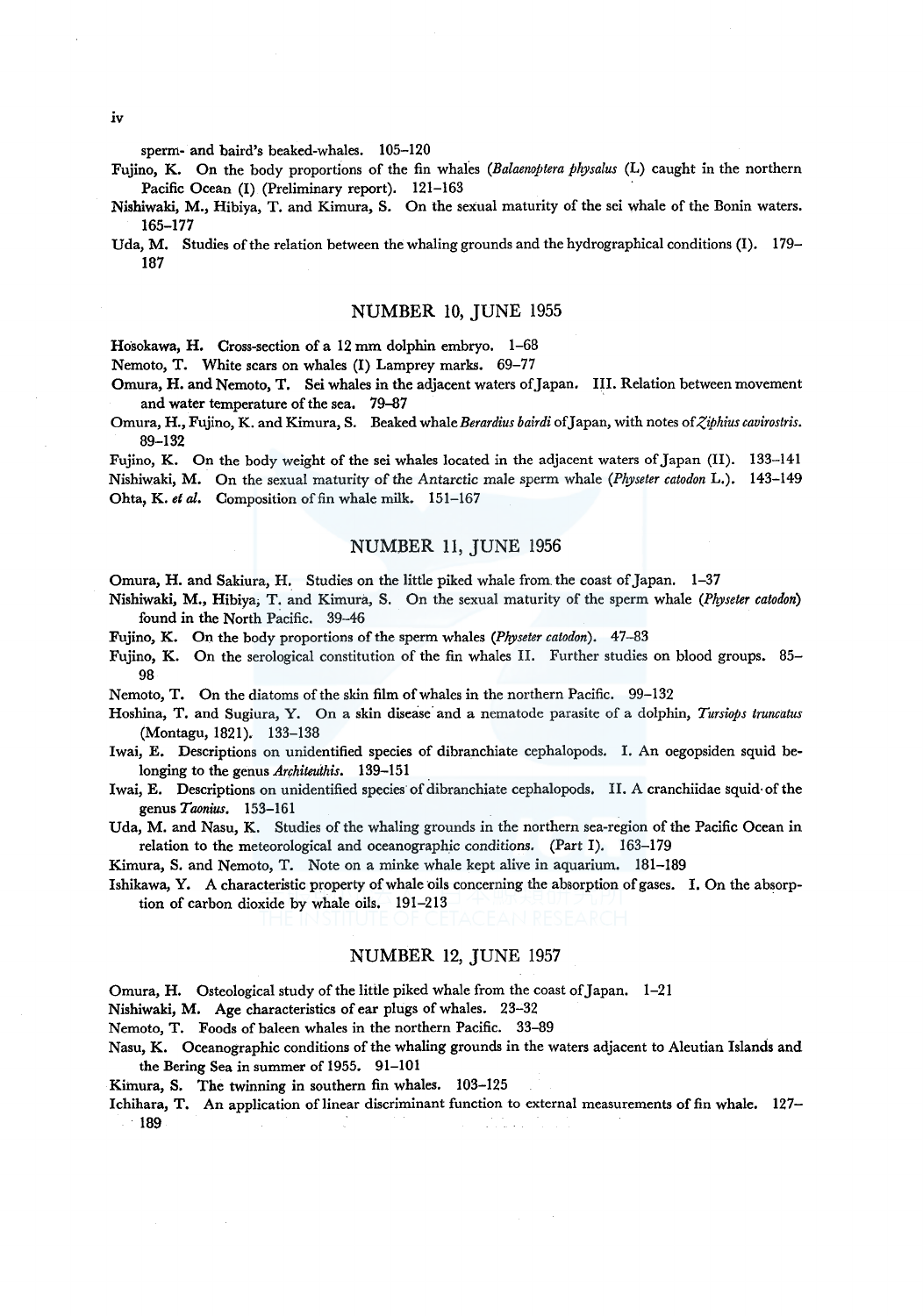Nishiwaki, M. Very small embryo of cetacea. 191-192.

Nishiwaki, M. One-eyed monster of fin whale. 193-195

- Ogawa, T. and Kamiya, T. A case of the cachalot with protruded rudimentary hind limbs. 197-208
- Uda, M. and Dairokuno, A. Studies of the relation between the whaling grounds and the hydrographic conditions. (II) A study of the relation between the whaling grounds off Kinkazan and the boundary .of water masses. 209-224
- ·Abe, T. Notes on fishes from the stomachs of whales taken in the Antarctic. I. *Xenocyttus nemotoi,* a new genus and new species of zeomorph fish of the subfamily *Oreosonimae* (Goode and Bean, 1895). 225- 233
- Tsuyuki, H. On the oils contained in various blubbers of northern elephant seal, *Mirounga angustirostris.*  235-240

#### NUMBER 13, SEPTEMBER 1958

Omura, H. North Pacific right whale. 1-52

- Nishiwaki, M. and Kamiya, T. A beaked whale *Mesopladon* stranded at Oiso beach, Japan. 53-83
- Nishiwaki, M. and Handa, C. Killer whales caught in the coastal waters off Japan for recent 10 years. 85-96
- Ohsumi, S. (Kimura), Nishiwaki, M. and Hibiya, T. Growth of fine whale in the northern Pacific. 97-133
- Nishiwaki, M., Hibiya, T. and Ohsumi, S. (Kimura). Age study of sperm whale based on reading of tooth laminations. 135-153
- Nishiwaki, M., Ichihara, T. and Ohsumi, S. (Kimura). Age studies of fine whale based on ear plug. 155- 169
- Fujino, K. On the serological constitution of fin whale. III. Human B blood group substances in erythrocytes and some notes on anti-fin Ju specific antibodies. 171-184

Nemoto, T. *Cocconeis* diatoms infected on whales in the Antarctic. 185-191

Nemoto, T. and Nasu, K. *Thysanoessa macrura* as a food of baleen whales in the Antarctic. 193-199

Ichihara, T. Gray whale observed in the Bering Sea. 201-205

Ohsumi, S. (Kimura). A descendant of Moby Dick or a white sperm whale. 207-209

Nasu, K. Deformed lower jaw of sperm whale. 211-212

Omura, H. Note on embryo of Baird's beaked whale. 213-214

- Uda, M. and Suzuki, N. Studies of the relation between the whaling grounds and the hydrographic conditions. III. 215-229
- Seki, Y. Observations on the spinal cord of the right whale. 132-251
- Kamiya, T. How to count the renculi of the cetacean kidneys, with special regard to the kidney of the right whale. 253-267
- Hosokawa, H. and Sekino, T. Comparison of the size of cells and some histological formations between whales and man. 269-301
- Ogawa, T., Tsunoda, T. and Osawa, M. Amino acid composition of whale meat. 303-307
- Ishikawa, Y. A characteristic property of whale oils concerning the absorption of gases. II. On the absorption of nitrogen by whale oils. 309-321

Tsuyuki, H. Component fatty acids of northern elephant seal oil. 323-332

#### NUMBER 14, SEPTEMBER 1959

Omura, H. Bryde's whales from the coast of Japan. 1-33

Nishiwaki, M. and Kamiya, T. *Mesoplodon stejnegeri* from the coast of Japan. 35-48

Nishiwaki, M. Humpback whales in Ryukyuan waters. 49-87

- Cushing, John E., Fujino, K. and Takahashi, K. Glycerol-freezing technique as an aid in blood typing ofwhales. 89-100
- Fujino, K. and Cushing, John E. Blood typing of dried whale erythrocytes with 1311 labelled antibody. 101-106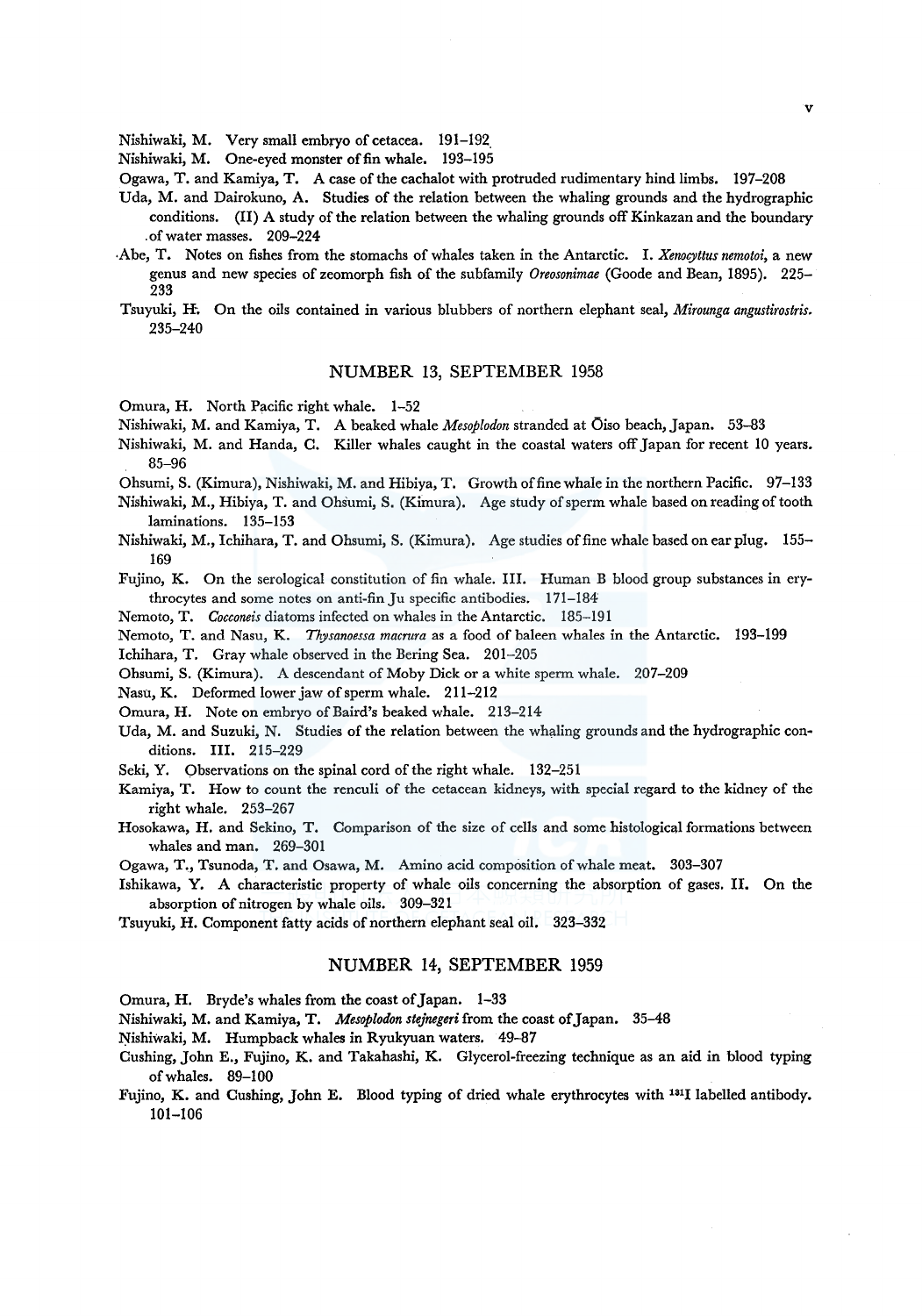Ichihara, T. Formation mechanism of ear plug in baleen whales in relation to glove-finger. 107-135 Nasu, K. Surface water condition in the Antarctic whaling Pacific area in 1956-57. 137-143 Ohsumi, S. (Kimura). A deformed fin whale foetus. 145-147

Nemoto, T. Food of baleen whales with reference to whale movements. 149-290

Yamada, M. and Yoshizaki, F. Osseous labyrinth of cetacea. 291-304

Nakai, T. Distribution of amino acid in proteins from various parts of whale body. 305-326

### NUMBER 15, NOVEMBER 1960

Nishiwaki, M. Ryukyuan humpback whaling in 1960. 1-16

Ohsumi, S. Relative growth of the fin whale, *Balaenoptera physalus* (Linn.). 17-84

Fujino, K. Immunogenetic and marking approaches to identifying subpopulations of the North Pacific whales. 85-142

Nasu, K. Oceanographic investigation in the Chukchi Sea during the summer of 1958. 143-158

Tokita, K. and ECG Research Group. Electrocardiographical studies on bottlenosed dolphin *(Tursiops truncatus).* 159-165

# NUMBER 16, MARCH 1962

Omura, H. Bryde's whales occurs on the coast of Brazil. 1-5

Omura, H. Further information on Bryde's whales from the coast of Japan. 7-18

Nishiwaki, M. Ryukyuan whaling in 1961. 19-28

Nemoto, T. A secondary sexual character of fin whales. 29-34

Omura, H., Nishiwaki, M., Ichihara, T. and Kasuya, T. Osteological note of a sperm whale. 35-45

lchihara, T. Prenatal dead foetus of baleen whales. 47-60

Nishiwaki, M. *Mesoplodon bowdoini* stranded at Akita beach, Sea of Japan. 61-77

Nishiwaki, M. Observation on two mandibles of *Mesoplodon.* 79-82

Sinclair, John. An early dolphin embryo *(Stenella caeruleoalbus)* in serial sections. 83-87

Nemoto, T. Food of baleen whales collected in recent Japanese Antarctic whaling expeditions, 89-103

Uda, M. Subarctic oceanography in relation to whaling and salmon fisheries. 105-119

#### NUMBER 17, FEBRUARY 1963

Nishiwaki, M., Ohsumi, S. and Maeda, T. Change of form in the sperm whale accompanied with growth. 1-14

Ohsumi, S., Kasuya, T. and Nishiwaki, M. The accumulation rate of dentinal growth layers in the maxil· lary tooth of the sperm whale. 35-35

Ichihara, T. Photometric method for counting laminae in ear plug of baleen whale. 37-48

Yoshikawa, T. and Suzuki, T. The lamination of the masseter of the humpback whale. 49-52

Fujino, K. Intra-uterine selection due to maternal-foetal in compatibility of blood type in the whales. 53-65 Cushing, J.E., Fujino, K. and Calaprice, N. The Ju blood typing system of the sperm whales and specific

soluble substances. 67-77

Nemoto, T. New records of sperm whales with protruded rudimentary hind limbs. 79-81

Nemoto, T. and Nasu, K. Stones and other aliens in the stomachs of sperm whales in the Bering Sea. 83-91 Nishiwaki, M. Taxonomical consideration on genera of *Delphinidae.* 93-103

Nasu, K. Oceanography and whaling ground in the subarctic region of the Pacific Ocean. 105-155

Nemoto, T. Some aspect of the distribution of *Calanus cristatus* and *C. plumchrus* in the Bering and its neighbouring waters, with reference to the feeding of baleen whales. 157-170

Tsuyuki, H. and Naruse, U. Studies on the oil of black right whale in the northern Pacific Ocean. 171-190 Yagi, T., Nishiwaki, M. and Nakajima, M. A preliminary study on method of time marking with lead-salt and tetracycline on the teeth of northern fur seal. 191-195

vi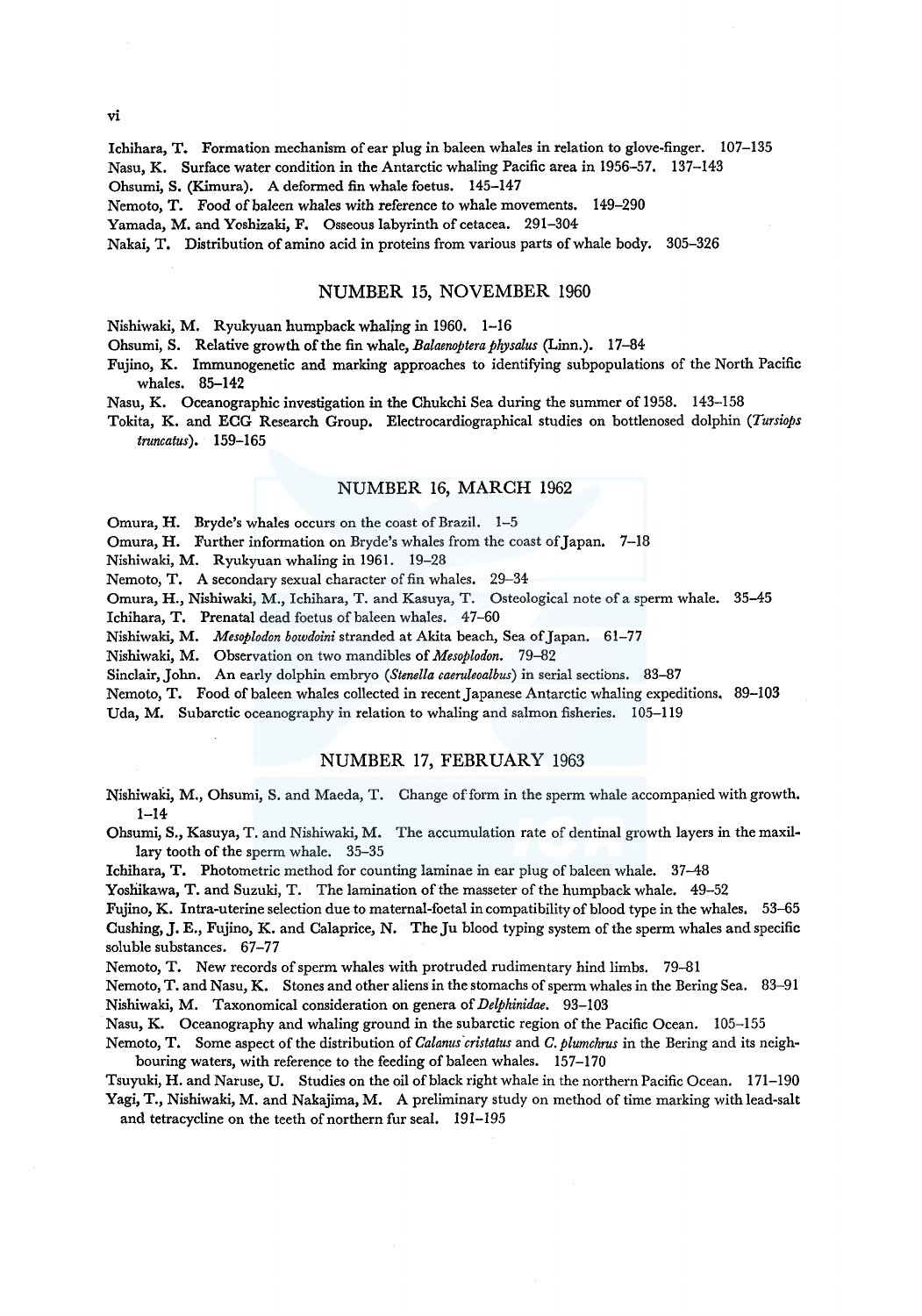#### NUMBER 18, MARCH 1964

Fujino, K. Fin whale subpopulations in the Antarctic whaling areas II, III and IV.  $1-28$ 

Ichihara, T. Prenatal development of ear plug in baleen whales. 29-48

Ohsumi, S. Examination on age determination of the fin whale. 49-88

Nemoto, T. School of baleen whales in the feeding areas. 89-110

Okutani, T. and Nemoto, T. Squids as the food of sperm whales in the Bering Sea and Alaskan Gulf. 111-122

Ohsumi, S. Comparison of maturity and accumulation rate of corpora albicantia between the left and right ovaries in cetacea. 123-148

Omura, H. A systematic study of the hyoid bones in the baleen whales. 149-170

Nishiwaki, M. Revision of the article "Taxonomical consideration on genera of *Delphinidae"* in No. 17. 171-172

Tsuyuki, H. and Naruse, U. Studies on the lipids in brain of black right whale in the northern Pacific Ocean. 173-180

#### NUMBER 19, APRIL 1965

Ohsumi, S. Reproduction of the sperm whale in the north-west Pacific. 1-35

Kasuya, T. and Ichihara, T. Some informations on minke whales from the Antarctic. 37-43

Nemoto, T. and Kasuya T. Foods of baleen whales in the Gulf of Alaska in the North Pacific. 45-51

- Nishiwaki, M., Nakajima, M., and Kamiya, T. A rare species of dolphin *(Stenella attenuata)* from Arari, Japan. 53-64
- Nishiwaki M., Kasuya, T., Tobayama, T., Kamiya, T., and Nakajima, M. *Feresa attenuatawere* caught and kept at Ito, Japan. 65-90
- Nakajima, M. and Nishiwaki, M. The first occurrence of a porpoise *(Electra electra)* in Japan. 91-104

Hosokawa, H. and Kamiya, T. Sections dfthe dolphin's head *(Stenella caeruleoalba).* 105-133

Ohsumi, S. A dolphin *(Stenella caeruleoalba)* with protruded rudimentary hind limbs. 135-136

### NUMBER 20, APRIL 1966

Ohsumi, S. Sexual segregation of the sperm whale in the North Pacific. 1-16

Ichihara, T. Criterion for determining age of fin whale with reference to ear plug and baleen plate. 17-82 Kasuya, T. Karyotype of a sei whale. 83-88

Kasuya, T. and Ohsumi, S. A secondary sexual character of the sperm whale. 89-94

Nishiwaki, M. and Norris, K. S. A new genus, *Peponocephala,* for the odontoceti cetacean species *electra electra.*  95-100

Nishiwaki, M., Nakajima, M. and Tobayama, T. Preliminary experiments for dolphin marking. 101-107 Nemoto, T. *Thysanoessa* euphausiids, comparative morphology, allomorphosis and ecology. 109-155

Nasu, K. Fishery oceanographic study on the baleen whaling grounds. 157-210

Ichihara, T. and Nishiwaki, M. External measurements and weight of a southern elephant seal. 211-212 Tsuyuki, H. and Itoh, S. Studies on the oils contained in blubber of a southern elephant seal. 213-221

### NUMBER 21, MAY 1969

Omura, H., Ohsumi, S., Nemoto, T., Nasu, K. and Kasuya, T. Black right whales in the North Pacific. 1-78 Nishiwaki, M. and Hasegawa, Y. The discovery of the right whale skull in the Kisagata shell bed. 79-84 Ohsumi, S. Occurrence and rupture ofvarginal band in the fin, sei, and blue whales. 85-94

Hosokawa, H., Igarashi; S., Kamiya, T. and Hirosawa, K. Morphological characteristics and myelinization of acoustic system in the dolphins *(Stenella caeruleoalba).* 95-123

Mo!, T. and van Bree, P.J.H. A short contribution to the history of whaling in Japan during the 17th century. 125-139

Tsuyuki, H. and Itoh, S. Fatty acid composition of finless porpoise oil. 131-135

Tsuyuki, H. and Itoh, S. Fatty acid composition of many toothed pilot whale oil. 137-141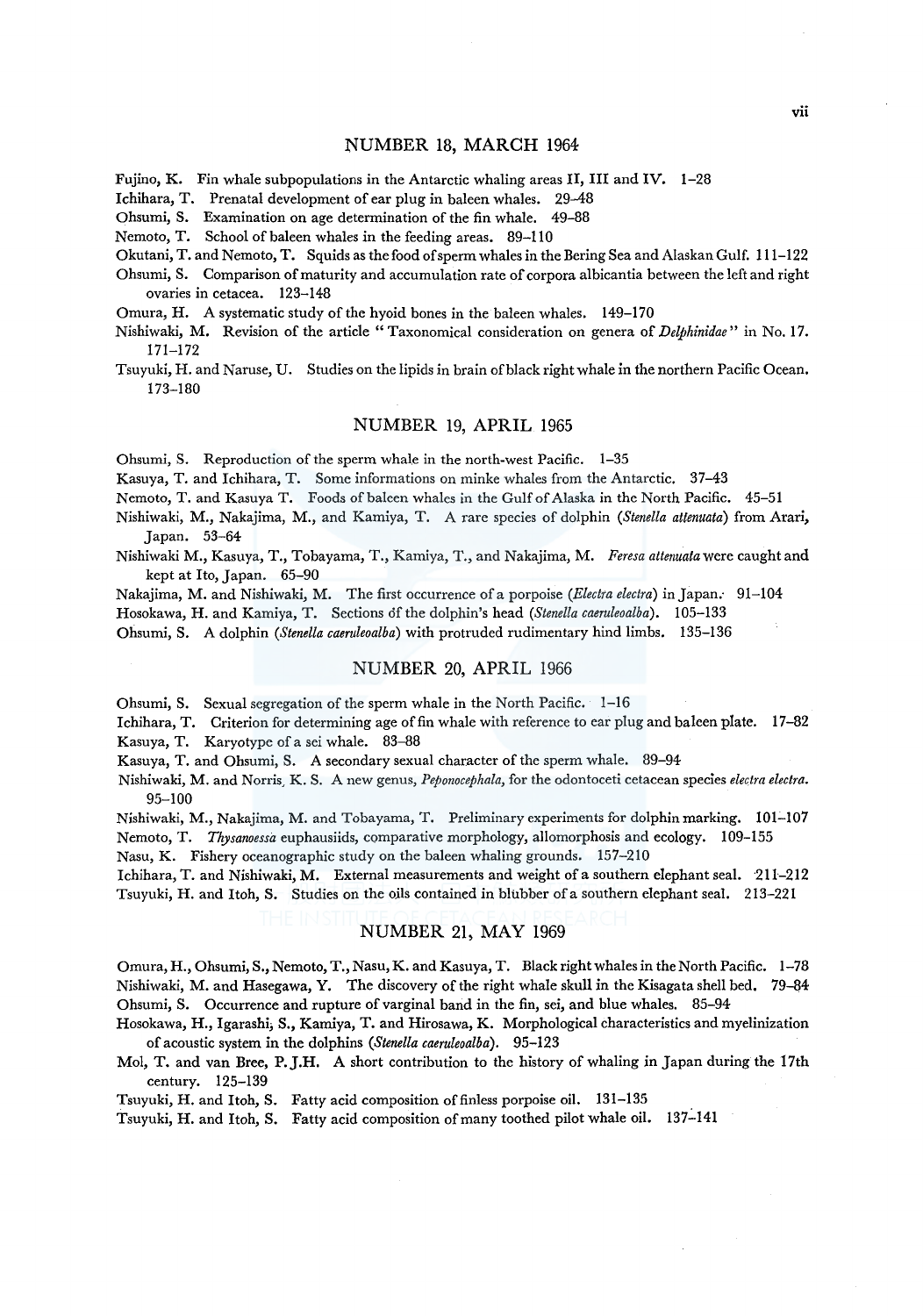# NUMBER 22, JUNE 1970

Omura, H., Ichihara, T. and Kasuya, T. Osteology of pygmy blue whale with additional information on external and other characteristics. 1-27

Nishiwaki, M. and Kasuya, T. Recent record of gray whale in the adjacent waters of Japan and a consideration on its migration. 29-37

Kasuya, T. and Rice, D. W. Note on baleen plates and on arrangement of parasitic barnacles of gray whale. 39-43

Nishiwaki, M. and Kasuya, T. A Greenland right whale caught in the Osaka Bay. 45-62

Nasu, K. and Masaki, Y. Some biological parameters for stock assessment of the Antarctic sei whale. 63-74 Ohsumi, S., Masaki, Y. and Kawamura, A. Stock of the Antarctic minke whale. 75-125

Kawamura, A. Food ofsei whale taken by Japanese whaling expeditions in the Antarctic season 1967/68. 127-152

Nemoto, T. and Yoo, K. I. An amphipod, *Parathemisto gaudichaudii* as a food of the Antarctic sei whale, 153-158

Tobayama, T., Uchida, S. and Nishiwaki, M. Twin foetuses from a blue white dolphin. 159-162

Machida, S. A sword-fish sword found from a North Pacific sei whale. 163-164

Tsuyuki, H. and Itoh, S. Fatty acid components of black right whale oil by gas chromatography. 165-170

#### NUMBER 23, SEPTEMBER 1971

**Ohsumi, S.** Some investigations on the school structure of sperm whale.  $1-25$ 

Kawamura, A. Influence of chasing time to stomach contents of baleen and sperm whales. 27-36

- Kasuya, T. Consideration of distribution and migration of toothed whales off the Pacific coast of Japan based upon aerial sighting record. 37-60
- Omura, H. A comparison of the size of vertebrae among some species of the baleen whales with special reference to whale movements. 61-69
- Omura, H., Nishiwaki, M. and Kasuya, T. Further studies on two skeletons of the black right whale in the North Pacific. 71-81
- Nishiwaki, M. and Kasuya, T. Osteological note of an Antarctic sei whale. 83-89
- Hosokawa, H. and Kamiya, T. Some observations on the cetacean stomachs, with special considerations on the feeding habits of whales. 91-101
- Lugassy, A. A., Korostoff, E. and Rabinowits, J. L. Influence of incremental lines upon the compressive strength of sperm whale dentin. 103-110
- Nishiwaki, M. and Oguro, N. Baird's beaked whales caught on the coast of Japan in recent 10 years. 111-122
- Mizue, K., Nishiwaki, M. and Takemura, A. The underwater sound of Ganges river dolphins *(Platanista gange- tica).* 123-128

Kasuya, T. and Nishiwaki, M. First record of *Mesoplodon densirostris* from Formosa. 129-137

Kawamura, A. and Kashita, K. *A* rare double monster of dolphin, *Stenella caeruleoalba.* 139-140

Tsuyuki, H. and Itoh, S.. Fatty acid components of Ganges river dolphin oil. 141-147

# NUMBER 24, NOVEMBER 1972

Omura, H. An osteological study of the Cuvier's beaked whale, *Ziphius carvirostris,* in the northwest Pacific. 1-34.

Nishiwaki, M. and Oguro, N. Catch of the Cuvier's beaked whale off Japan in recent years. 35-41.

Nishiwaki, M. Kasuya, T. Kureha, K. and Oguro, N. Further comments of *Mesoplodon ginkgodens.* 43- 56.

Kasuya, T. Growth and reproduction of *Stenella caeruleoalba* based on the age determination by means of dentinal growth layers. 57-79.

viii.